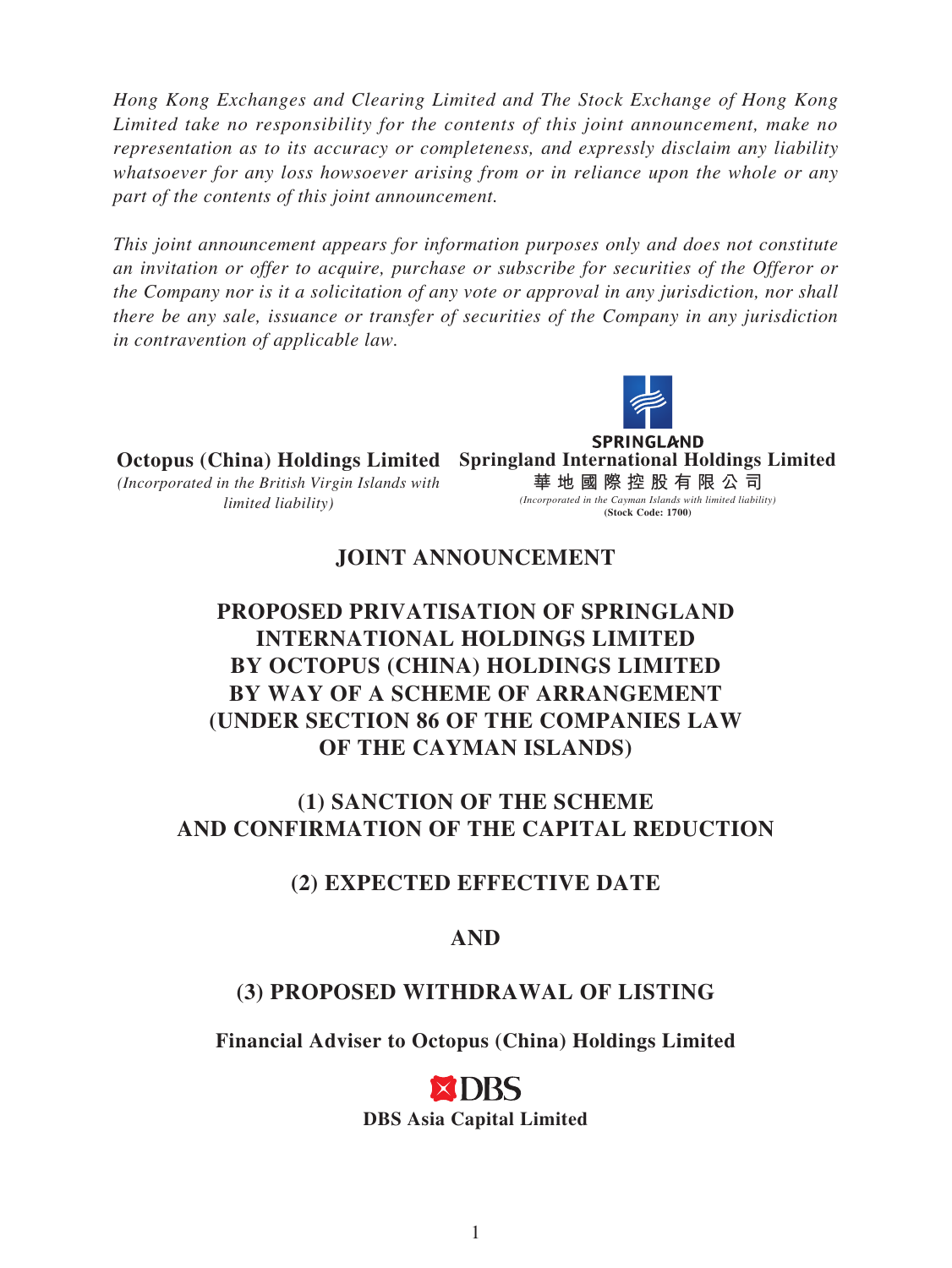## **SANCTION OF THE SCHEME AND CONFIRMATION OF THE CAPITAL REDUCTION**

The Scheme was sanctioned without modification by the Grand Court at the petition hearing held on Friday, 21 February 2020 (Cayman Islands time). The reduction of the number of issued Shares was also confirmed by the Grand Court on the same day at the same hearing.

## **EXPECTED EFFECTIVE DATE**

The Scheme is expected to become effective on Thursday, 27 February 2020 (Cayman Islands time).

A further announcement will be made when the Scheme has become effective.

## **PROPOSED WITHDRAWAL OF THE LISTING OF THE SHARES**

The Company has applied to the Stock Exchange for, and the Stock Exchange has approved the withdrawal of the listing of the Shares on the Stock Exchange with effect from 4:00 p.m. on Monday, 2 March 2020, subject to the Scheme becoming effective.

References are made to (i) the scheme document dated 14 January 2020 jointly issued by Octopus (China) Holdings Limited (the "**Offeror**") and Springland International Holdings Limited (the "**Company**") in relation to the proposed privatization of the Company by the Offeror by way of a scheme of arrangement (under section 86 of the Companies Law of the Cayman Islands) and the proposed withdrawal of listing (the "**Scheme Document**"); and (ii) the announcement (the "**Results Announcement**") jointly issued by the Offeror and the Company dated 6 February 2020 in relation to the results of the Court Meeting regarding the Proposal and the EGM regarding, among other things, the reduction and the restoration of issued share capital of the Company. Unless otherwise defined herein, capitalised terms used herein shall have the same meanings ascribed to them in the Scheme Document.

## **SANCTION OF THE SCHEME AND CONFIRMATION OF THE CAPITAL REDUCTION**

The petition hearing to sanction the Scheme and to confirm the reduction of the number of issued Shares was held on Friday, 21 February 2020 (Cayman Islands time). The Scheme was sanctioned without modification by the Grand Court. The reduction of the number of issued Shares was also confirmed by the Grand Court on the same day at the same hearing.

An official copy of the order from the Grand Court is expected to be delivered to the Registrar of Companies in the Cayman Islands for registration on Thursday, 27 February 2020 (Cayman Islands time).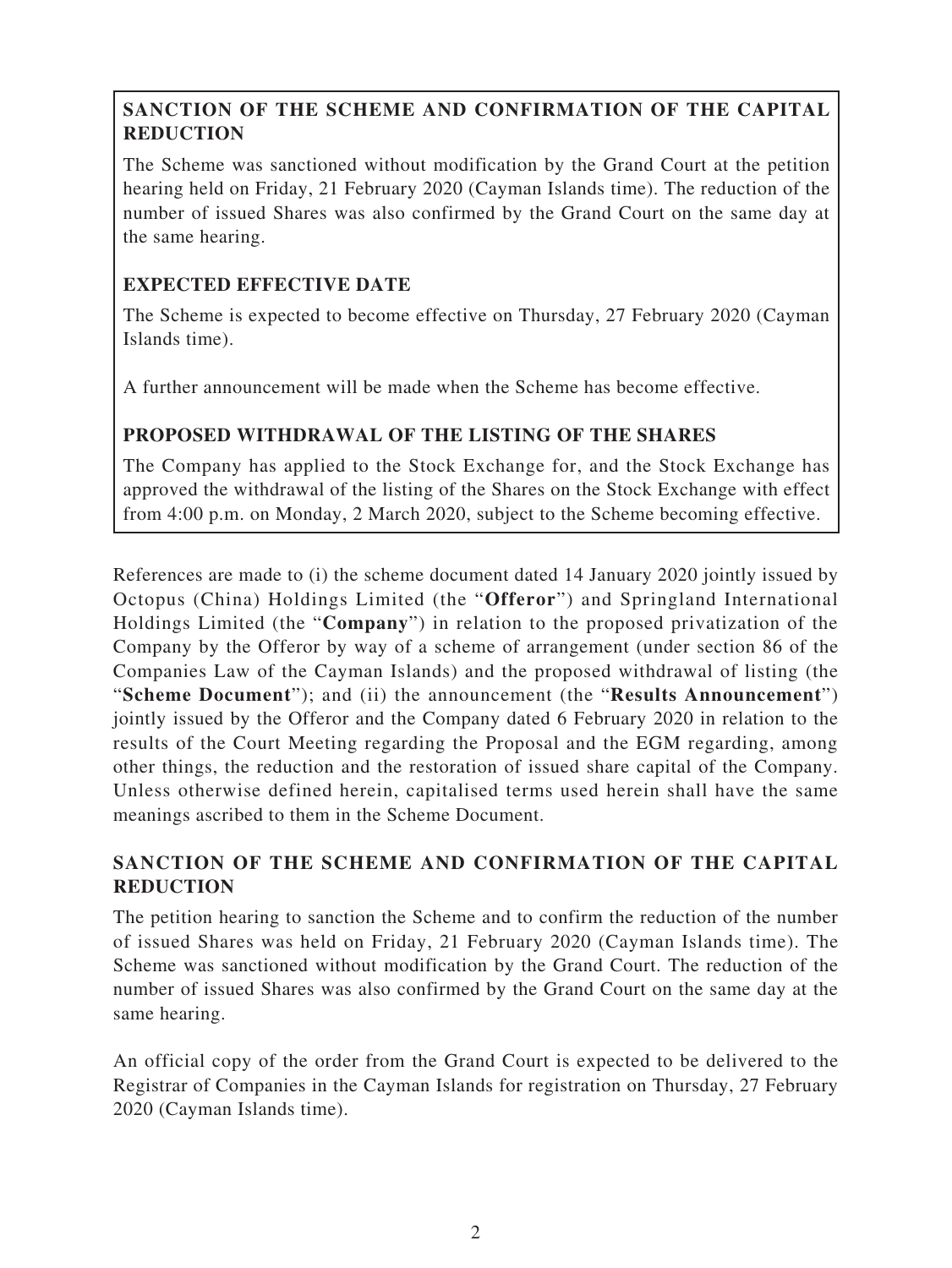#### **EXPECTED EFFECTIVE DATE**

The Scheme will become effective subject to the fulfillment or waiver (as applicable) of the Scheme Conditions. As at the date of this joint announcement, all of the Scheme Conditions as set out on pages 62 to 64 of the Scheme Document in the section headed "Scheme Conditions" in the Explanatory Statement have been fulfilled except for the delivery to the Registrar of Companies in the Cayman Islands of the copy of the order of the Grand Court for registration, which is expected to be completed by Thursday, 27 February 2020 (Cayman Islands time). As such, the Scheme is expected to be effective on Thursday, 27 February 2020 (Cayman Islands time).

A further announcement will be made when the Scheme has become effective.

#### **PROPOSED WITHDRAWAL OF THE LISTING OF THE SHARES**

The Company has applied to the Stock Exchange for, and the Stock Exchange has approved the withdrawal of the listing of the Shares on the Stock Exchange with effect from 4:00 p.m. on Monday, 2 March 2020, subject to the Scheme becoming effective.

#### **GENERAL**

For further information on the expected timetable of the Proposal, please refer to the remaining expected events and the corresponding dates and times in the section headed "Expected Timetable" in the Results Announcement.

**WARNING: Shareholders and/or potential investors of the Company should be aware that the implementation of the Proposal will only become effective upon all the Scheme Conditions being fulfilled or waived (as applicable) and thus the Scheme may or may not become effective. Shareholders and/or potential investors of the Company should therefore exercise caution when dealing in the securities of the Company. Persons who are in doubt as to the action they should take should consult their stockbroker, bank manager, solicitor or other professional advisers.**

By Order of the Board of **Octopus (China) Holdings Limited Chen Jianqiang** *Director* By Order of the Board of **Springland International Holdings Limited Chen Jianqiang** *Director*

Hong Kong, 26 February 2020

*As at the date of this joint announcement, the sole director of the Offeror is Mr. Chen.*

*The sole director of the Offeror accepts full responsibility for the accuracy of the information contained in this joint announcement (other than that relating to the Group) and confirms, having made all reasonable enquiries, that to the best of his knowledge, opinions expressed in this joint announcement (other than those expressed by the directors of the Company) have been arrived at after due and careful consideration and here are no other facts not contained in this joint announcement, the omission of which would make any statement in this joint announcement misleading.*